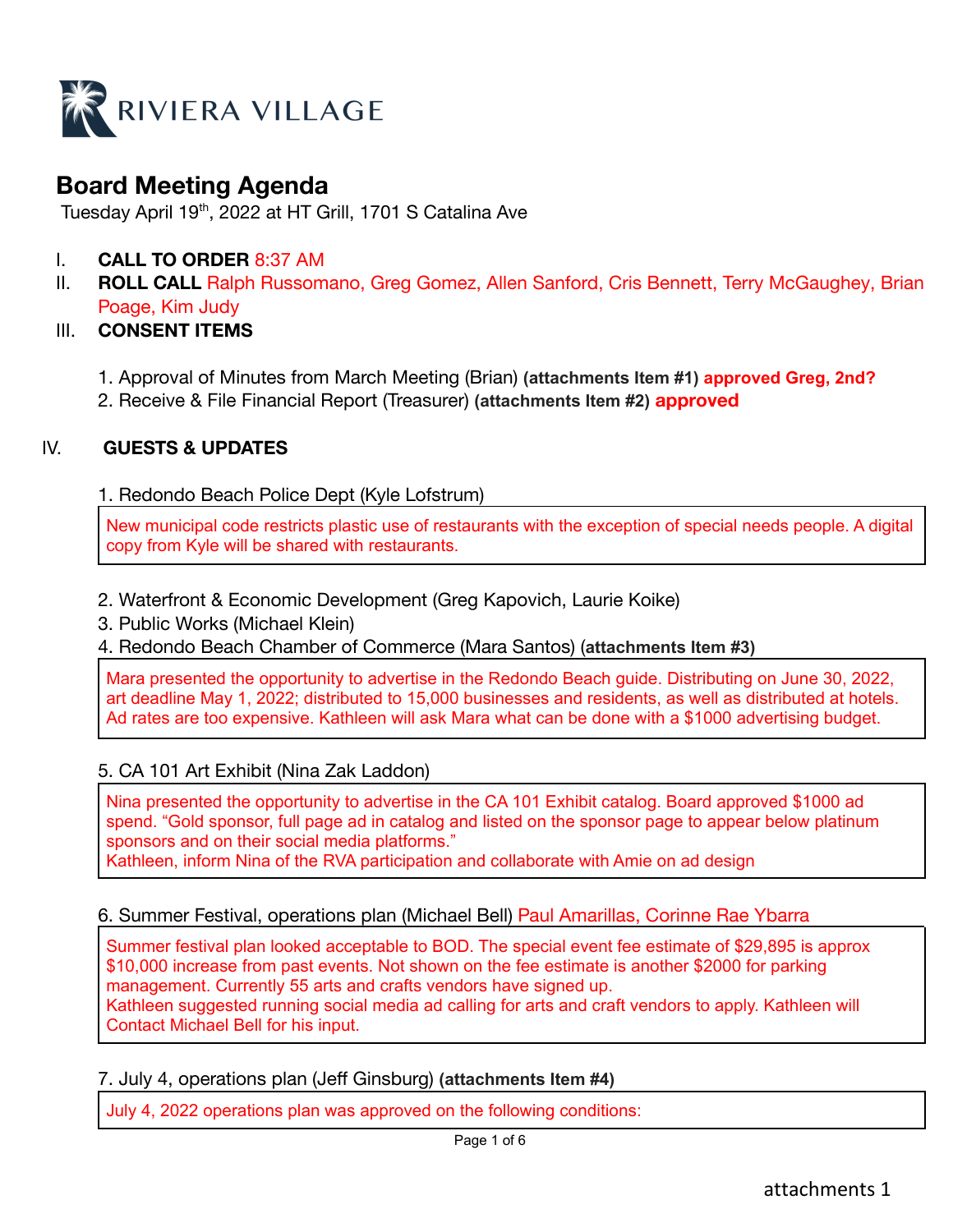- 1. That rideshare is not in front of HT grill/HT Grill entrance is fully accessible.
- 2. The beer garden fence scrim is not black, but branded/or designed to be aesthetically pleasing

## 8. Marketing (Kathleen Fisher)

AD SPEND MARCH 2022: \$2,175 (INCLUDING BEACHLIFE PRINT AD) | APRIL 2022: \$780.00 Ads running on Facebook "shop, dine, relax" and Farmers market; plus Google ad words (currently 10.1K impressions, 208 clicks)

Facebook 100 new follows, up 5.6% YTD | Instagram 188 new follows, up 27% YTD In addition to marketing updates:

1) **RVA Branded 10' x 10' tent \$462** was presented for purchase/consideration, Kathleen will also provide a couple more options that are of more rugged quality at higher prices.

2) **Riviera Village branded T-shirts/tanks** were approved in theory to design, manufacture and sell at Summer Festival. Kathleen will present costs and designs by Amie via email for board review.

9. Coordinator, email vote (Kathleen Fisher) **(attachments Item #5)**

10. Farmers Market Financial Report (Lynda Habash) **(attachments Item #6)**

11. Recovery Committee & Parklet Enforcement (Cris Bennett)

Little Sister has not paid past due to parklets fees as of April 19, 2022. Creme de la crêpe was given a warning that crepe making in their parklet is not allowed.

## 12. Events Director (Kim Judy)

a. Next Mixer – April at Vida. 4/20/2022 6-8PM

2022 Holiday Stroll. Kim reminded the board that merchants on Avenue I would like the street closed. Kim will go back to event organizer Lynda directing her to create a site plan that includes the closure of Avenue I to ending at Ambers Cove. This site plan would then translate to all Riviera Village wide street closure events like Halloween. The deadline for this plan to be completed and reviewed is June 30, 2022.

## V. **DISCUSSION & VOTING ITEMS**

1. Temporary Parklets Program (Cris Bennett)

a. Update on parklets refresh (\$40k budget): materials, paint/aesthetics, contractor.

Cris spoke with a contractor that would replace the plywood for composite. A sample estimate of \$1500 was given to reface Rockefeller's parklet. Cris said the contractor is motivated to have a relationship with Riviera Village. The low price basically covers materials and provides free labor.

## b. Enforce a 10% late payment fee. Due 10th of month, grace period to 20th of month

The RVA will start enforcing a 10% late fee as noted in the Parklet Program document after a courtesy email is sent to parklet stakeholders.(payment is due 10th of month with a grace period to 20th of month). Cris suggested giving options to restaurants to set-up monthly auto payments as well as the use of e-checks in order to make payments easily and timely. Remind Ralph to discuss with Sara.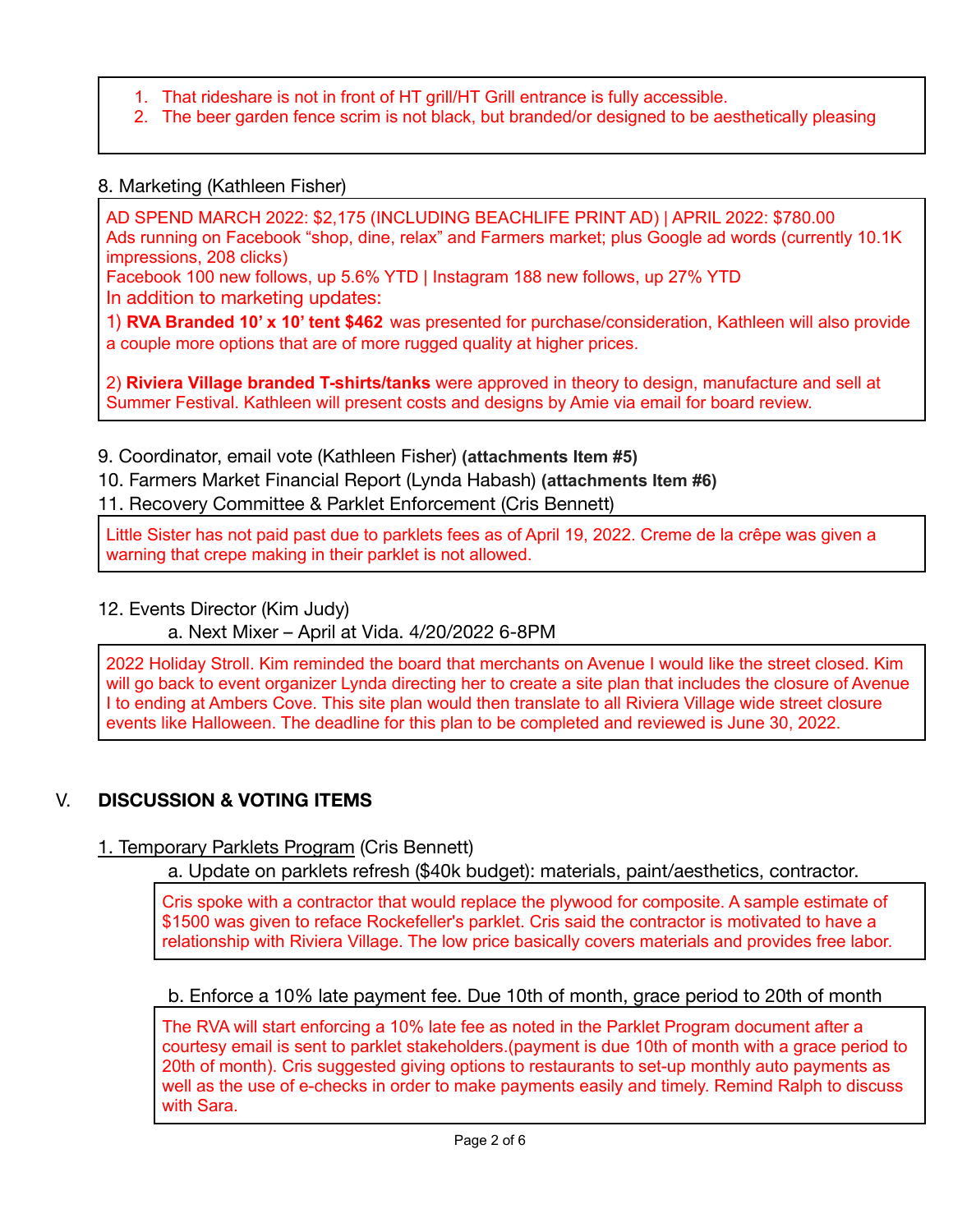## 2. Permanent Parklets (Allen Sanford)

Riviera Village and parklet permit is extended through June 2022. Allen will go to the City Council on behalf of the RVA in May 2022 with the proposed permanent Parklets plan. A Zoom link will be shared.

## a. Parklet design & locations

- 1. Review map with proposed placements
- 2. Review architect's rendering
- 3. See parking analysis

## 3. Ukraine Support Event (Kim Judy) Brian Poage

Brian presented a fundraiser to support Ukraine that would be open for all village businesses to participate.. A day will be chosen in which businesses will donate, a proposed, 20% of their profits to [https://razomforukraine.org.](https://razomforukraine.org/) The board approved a \$500 budget to aid in promotions (poster, social media ad). After a date and donation amount is chosen, Kathleen will send an email to businesses inviting them to participate.

## 4. RVA Board 2022-2023 Elections

- a. Ballots emailed 4/14/22; ballots due 5/14/22 **(attachments Item #7)**
- b. Count ballots at May 17, 2022 Board Meeting

## VI. **ONGOING ITEMS**

- 1. Retractable Bollards Update (Allen)
- 2. Utility Boxes Art Wraps (Kathleen Fisher)
- 3. Grant funding: locate and apply for grants. Grant Vantage finds them (free). Sara applies at \$85/hour. (Brian & Kathleen)
- 4. Common space/mini-park west of Catalina between Catalina Ave and alley; add to permanent parklet plan and vote on all items together (see #6 add Moore plaque to park?)

From Jeff Ginsburg, 4/19/22, 6:51 AM: *"I am out of town until tomorrow night so will miss this morning's* RVA Board Meeting but just wanted to comment about the proposed Mini-Park on Vista del Mar (agenda item copy/pasted below); I know a park sounds like a good idea but I have experience with open areas like this in *how it attracts homeless, unintended activities, etc…also this would take away from parking; I recommend we* do not include it on the Permanent Parklet Plan and save it for after the parklets are hopefully approved so we can really invest the proper time/efforts into analyzing it as a separate project. Have a good meeting and *wifey/I might see y'all at tomorrow night's mixer if our return flight isn't delayed, etc :)"*

#### *- - -* In response at today's meeting:

At the March 15, 2022 board of directors meeting it was agreed the mini park would be part of the permanent parklet plan. Therefore, the board would need to vote again on this item.

5. WIFI by Charter/Spectrum (Jeff Ginsburg)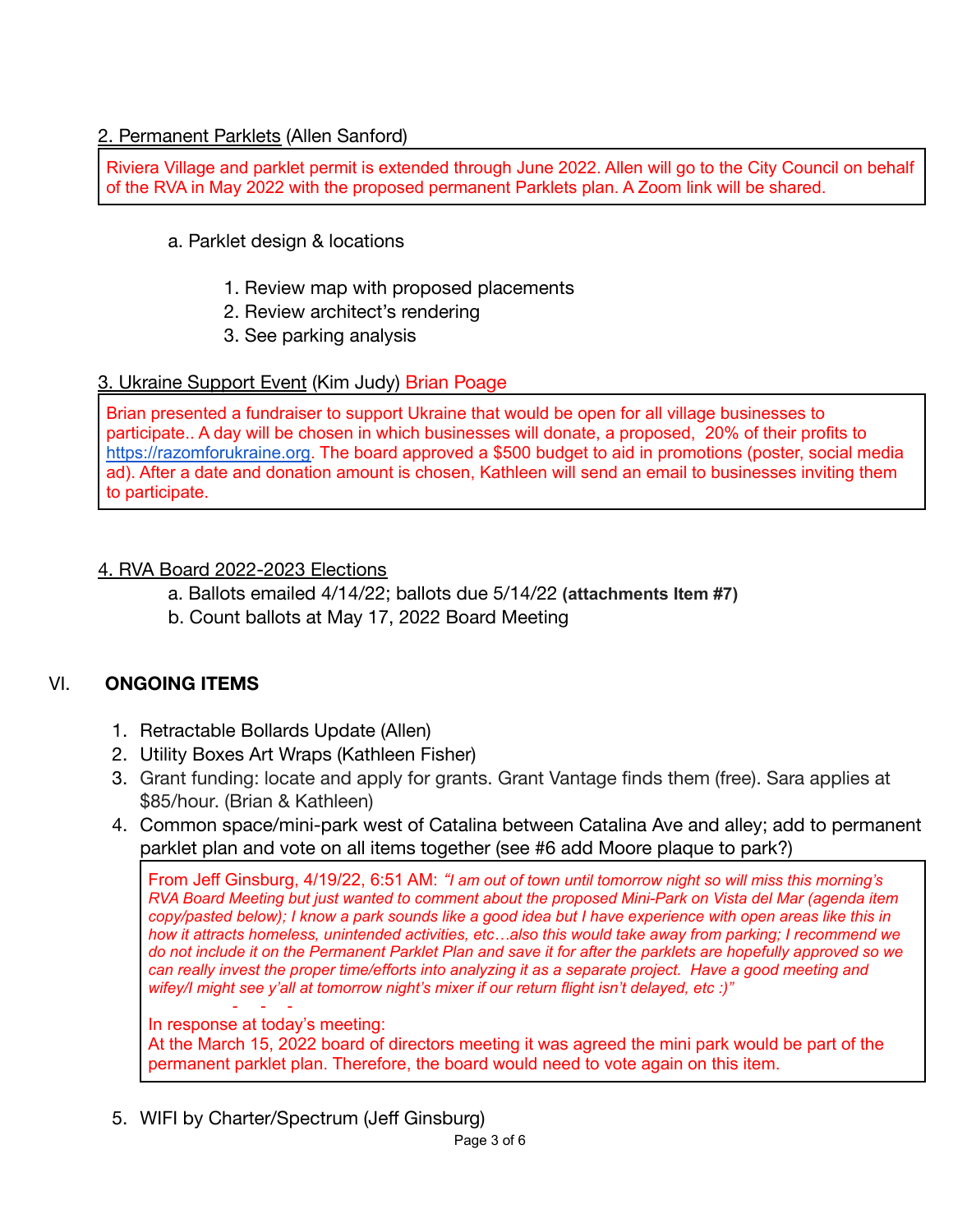- 6. Morgan Moore Memorial: \$1,125 in prepaid acct. (cannot be categorized as a donation) Accountant recommends spending the money by July 1, 2022 to have it off the books before 2021 tax returns are prepared.
- 7. Roundabouts beginning at Avenue I & Catalina (Jeff Ginsburg)
- 8. Catalina 1-way street running southbound (Jeff Ginsburg)
- 9. Overhead Entry Archway/Signage at Elena/Avenue I & Catalina Ave/Palos Verdes Blvd & Esplanade/Avenue I; we received a proposal in 05/2020 from 3Vsigns to do an entry archway 152k
- 10.4<sup>th</sup> of July (Jeff Ginsburg)
- VII. **CITY LEADERSHIP UPDATES** (City Council Member Nils Nehrenheim)
- VIII. **PUBLIC COMMENT** (Non-agenda items up to 3 minutes per individual)

## IX. **ADJOURNMENT** 9:48 AM

- 1. Next BID meeting schedule (May 17, 2022)
- 2. Any agenda questions or additions, please email [president@rivieravillage.net](mailto:president@rivieravillage.net)

## **CURRENT BOARD ROSTER**

| Bennett, Cris    | Good Stuff, 1617 S PCH                      |                       |
|------------------|---------------------------------------------|-----------------------|
| Diederich, Brian | Riviera Funding, 1801 S Catalina Ave Ste201 | Secretary             |
| Ginsburg, Jeff   | Plaza Riviera, 1611 S Catalina Ave Ste115   |                       |
| Gomez, Gregory   | Property Owner, 1830 S Elena                |                       |
| Horrell, Jessica | Horrell Realtors, 1860 S Elena Ave #B       | <b>Vice President</b> |
| Judy, Kimberly   | Card De A, 265 Avenida Del Norte            |                       |
| McGaughey, Terry | McGaughey & Spirito, 116 Avenue I           |                       |
| Novoa, Orlando   | Kalihi, 1815 1/2 S Catalina Ave             |                       |
| Poage, Brian     | The Aloha Bungalow, 1799 S Catalina Ave     |                       |
| Russomano, Ralph | HT Grill, 1845 S Elena Ave Ste300           | Treasurer             |
| Sanford, Allen   | Rockefeller, 1707 S Catalina                | President             |

## **CURRENT VENDORS**

#### **Insurance**

Chanell Jones Bichlmeier Insurance Services, Inc. Tel: 310-376-8854 X229 Email: [chanellj@bisins.com](mailto:chanellj@bisins.com) License #OB26427

## **Legal**

Craig Weinstein LAW OFFICES OF CRAIG D. WEINSTEIN 2381 Rosecrans Avenue, Suite 405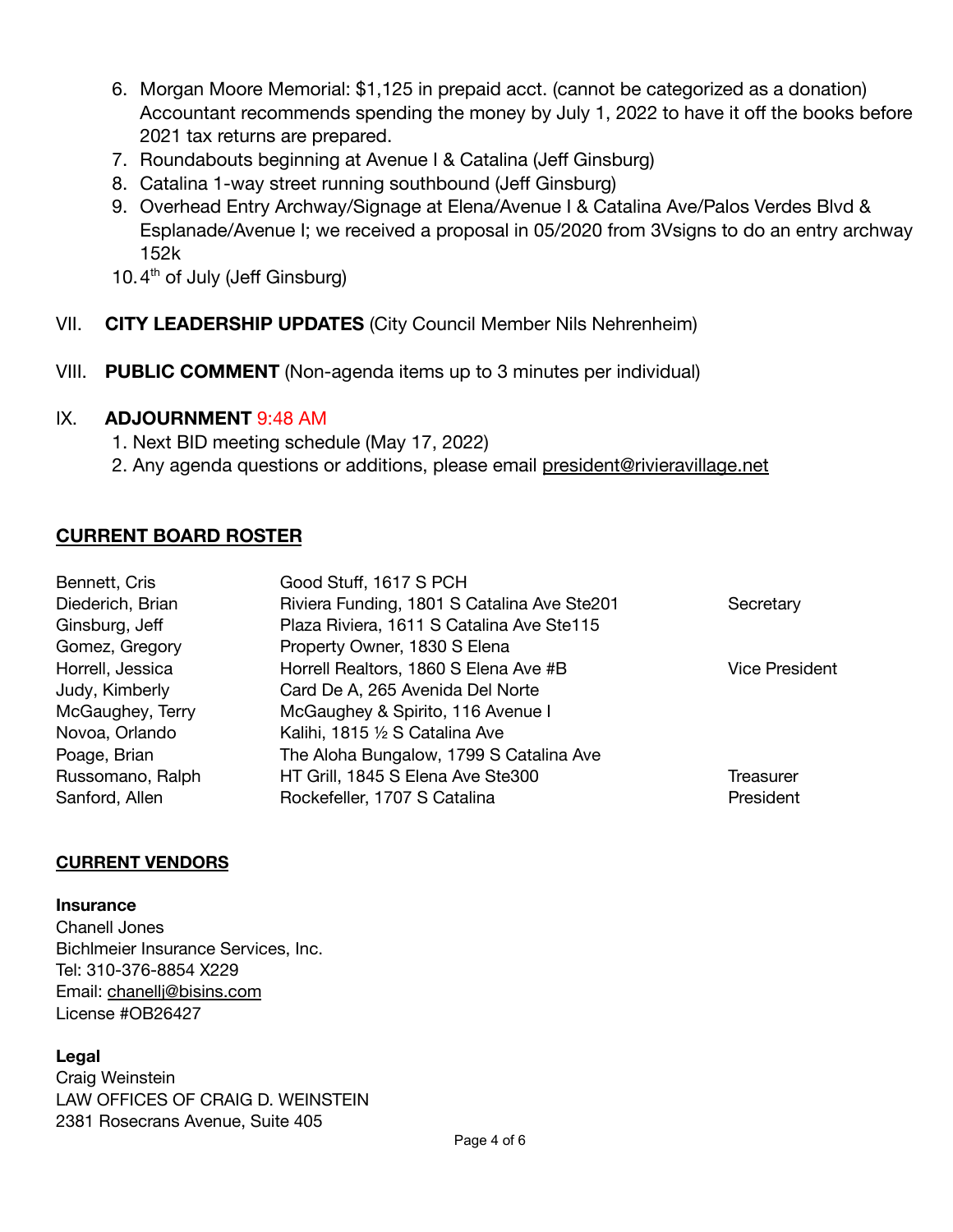El Segundo, California 90245 (310) 798-4940 Phone

## **Accounting & Bookkeeping**

Sara O'Conlon (Accountant) sara3trees@gmail.com (805) - 620-7509

### **Parklet Cleaning**

John | info.pathtoclean@gmail.com

### **Farmers Market**

Lynda Habash

#### **Plant Maintenance**

Lisa's Garden Therapy

#### **Digital Kiosk Maintenance**

Pat Dacy 3V Signs | pat@3vsigns.com **RVA EVENT SCHEDULE**

| Date         | Event                                         | Organizer               | <b>Details</b>                             | <b>Event Planner</b> |
|--------------|-----------------------------------------------|-------------------------|--------------------------------------------|----------------------|
| 1/19/2022    | <b>RVA Merchant Mixer</b>                     | <b>RVA</b>              | <b>CANCELED/postponed</b>                  |                      |
|              |                                               |                         | Street closures:, Catalina, Vista Del Mar, | VR.                  |
| 2/13/2022    | Super Bowl 10K/5K                             | <b>RB Chamber</b>       | Avenida del Norte                          | <b>Promotions</b>    |
|              | St. Patrick's Day 5K /                        |                         |                                            | VR.                  |
| 3/20/2022    | <b>Village Runner</b>                         | Village Runner          | <b>CANCELED</b> Catalina street closure    | Promotions           |
| 4/20/2022    | <b>RVA Merchant Mixer</b>                     | <b>RVA</b>              | Vida Taqueria                              |                      |
| 6/24-26/2022 | <b>Summer Festival</b>                        | <b>RVA</b>              | Last weekend of June                       | <b>Bell Events</b>   |
|              |                                               | Pike<br>Properties/Keep |                                            |                      |
| 7/4/2022     | Fireworks & Festival                          | Esplanade Beautiful     | $ 2 - 10$ PM                               | <b>Bell Events</b>   |
|              | 29th Annual 4th of July<br>5k and Firecracker |                         |                                            | VR.                  |
| 7/3/2022     | Dash / Village Runner                         | Village Runner          | 6:30 AM - 11AM Catalina street closure     | <b>Promotions</b>    |
| 7/20/2022    | <b>RVA Merchant Mixer</b>                     | <b>RVA</b>              |                                            |                      |
| 9/4-5/2022   | Sidewalk Sale                                 | <b>RVA</b>              | Labor Day weekend                          |                      |
| 10/18/2022   | <b>RVA Merchant Mixer</b>                     | <b>RVA</b>              | <b>Restaurant TBD</b>                      |                      |
| 10/31/2022   | Halloween Trick or Treat RVA                  |                         | 3-6PM                                      |                      |
| 12/1/2022    | <b>Holiday Stroll</b>                         | <b>RVA</b>              |                                            |                      |

## **Attachments**

- 1 Previous Meeting Minutes
- 2 Treasurer Report
- 3 Redondo Beach Guide rate card